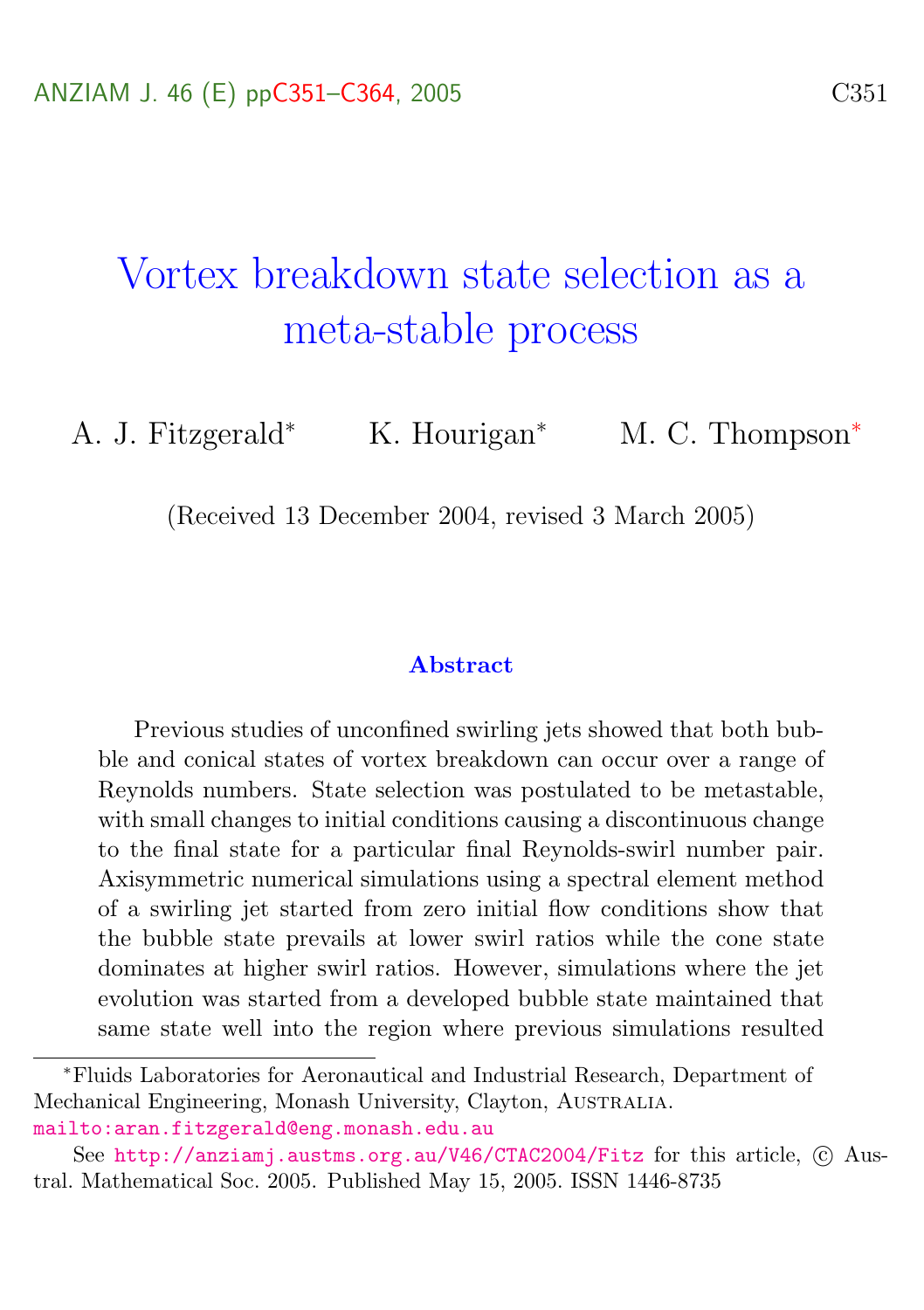<span id="page-1-1"></span>in conical breakdown. These results give some indication of the inherent stability of the bubble state relative to the cone state. They also extend the work of Billant, Chomaz, and Huerre [J. Fluid Mech., 376:183–219, 1998] who observed the cone state from startup at swirl ratios slightly greater than the critical swirl ratio. In these simulations, perturbations cause the cone to be swept downstream only reappearing as a bubble with favourable perturbations.

# **Contents**

|                   | 1 Introduction           | <b>C352</b>      |
|-------------------|--------------------------|------------------|
|                   | 2 Numerical method       | C <sub>354</sub> |
|                   | 3 Results and discussion | <b>C357</b>      |
|                   | <b>4</b> Conclusions     | <b>C361</b>      |
| <b>References</b> |                          | C362             |

## <span id="page-1-0"></span>1 Introduction

Vortex cores can be affected over a wide range of flow parameters by a flow phenomenon known as vortex breakdown. Vortex breakdown physics is important to flows in mixing vessels [\[4\]](#page-12-0), meteorological phenomena (for example, tornados) [\[1\]](#page-11-1), military  $[11]$  and civil aviation  $[10]$ , and combustion  $[12]$ . In many cases, positive control of vortex breakdown yields improved characteristics of the base flows. Some examples of improved characteristics are: better flame holding and stability of a burner, and improved performance of military aircraft at high angles of attack.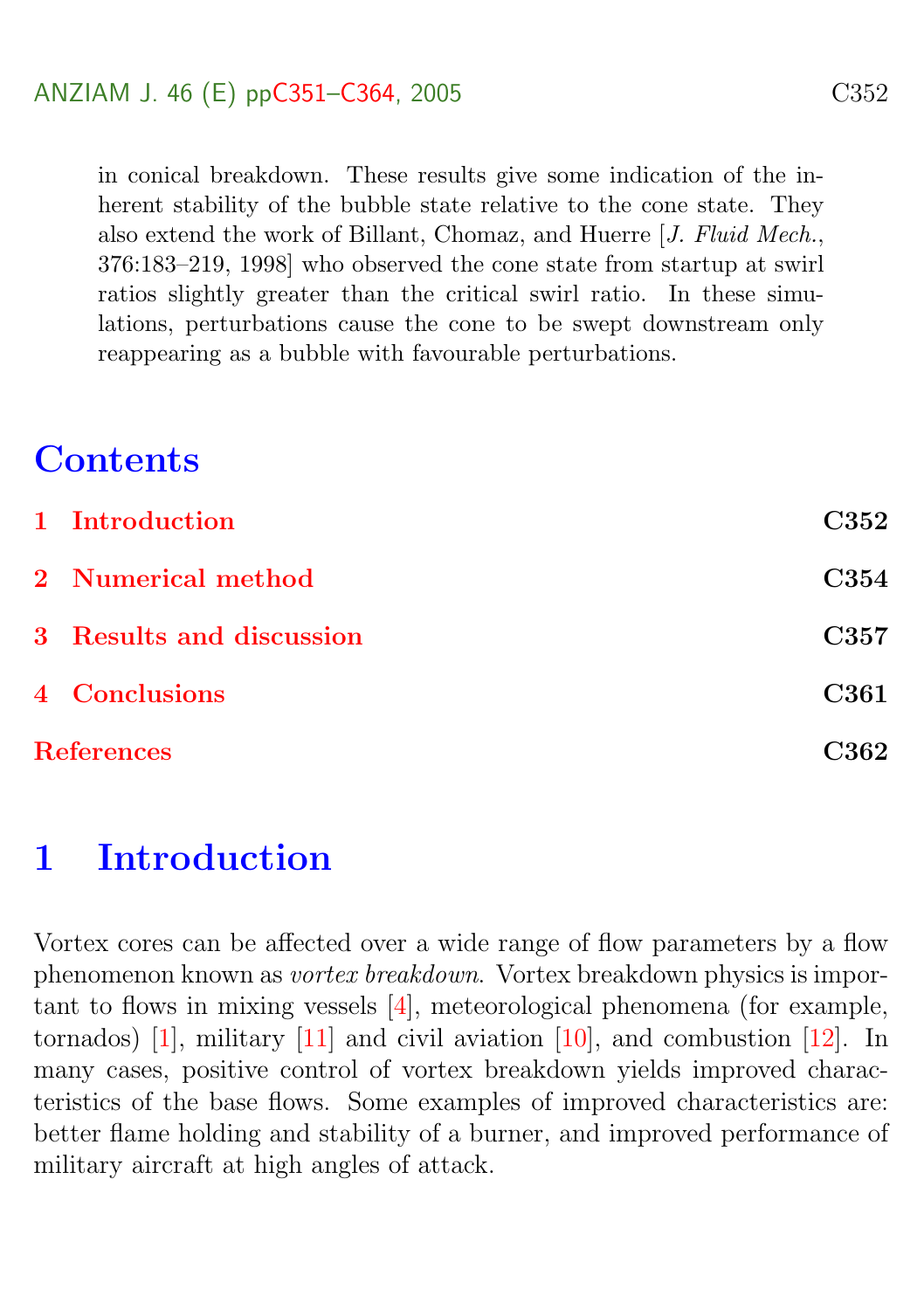#### <span id="page-2-0"></span>1 Introduction C353

Three main vortex breakdown topologies have been identified [\[5\]](#page-12-4): the bubble, spiral and double helix. Recently, a new type has been added to this list, designated conical breakdown due to its conical (near) axisymmetric expansion about the vortex core [\[3\]](#page-12-5). Find further details of vortex breakdown in recent review articles such as Lucca–Negro and O'Doherty [\[9\]](#page-12-6).

Considerable research effort has been directed at discovering the existence of any universal critical parameters with the main aim of predicting the onset of vortex breakdown. These include parameters based on axial and azimuthal velocities such as the Rossby number [\[14\]](#page-13-0), and parameters formed from the axial and azimuthal momenta [\[6\]](#page-12-7). These parameters are usually found for the whole vortex core at a location upstream of the vortex breakdown location, whereas another parameter, named the swirl angle, utilises local values of velocity at particular radial positions in the vortex core. Exceeding critical values of these parameters can indicate the onset of vortex breakdown. Recently, the swirl ratio  $S = 2W/U$ , where W and U are the peak azimuthal and axial velocities respectively, has been shown to fix the critical swirl ratio for vortex breakdown inception to  $S_c \approx 1.4$  for  $300 < \text{Re} < 1200$  [\[3\]](#page-12-5).

Benjamin [\[2\]](#page-11-2) suggested that the essential mechanism of vortex breakdown is steady and axisymmetric. This hypothesis was later supported by numerical simulations of Grabowski and Berger [\[7\]](#page-12-8), and later by Ruith et al. [\[13\]](#page-13-1) where axisymmetric simulations were seen to capture the main flow topologies. However, this is not to say that vortex breakdown is purely axisymmetric at onset. Kurosaka et al. [\[8\]](#page-12-9) used external disturbances to effect a vortex breakdown state change: a device was used to create azimuthally propagating disturbances in a standard diverging pipe flow, successfully altering the breakdown state from bubble to spiral and vice versa. Swirling jet experiments, involving weak (near the critical swirl ratio) bubble and cone states, have shown that perturbation of the flow usually leads to suppression of vortex breakdown [\[3\]](#page-12-5). The bubble state reappeared when more favourable perturbations were applied. In the experiments displaying cone vortex breakdown, a suppressed cone never reappeared with similar favourable perturba-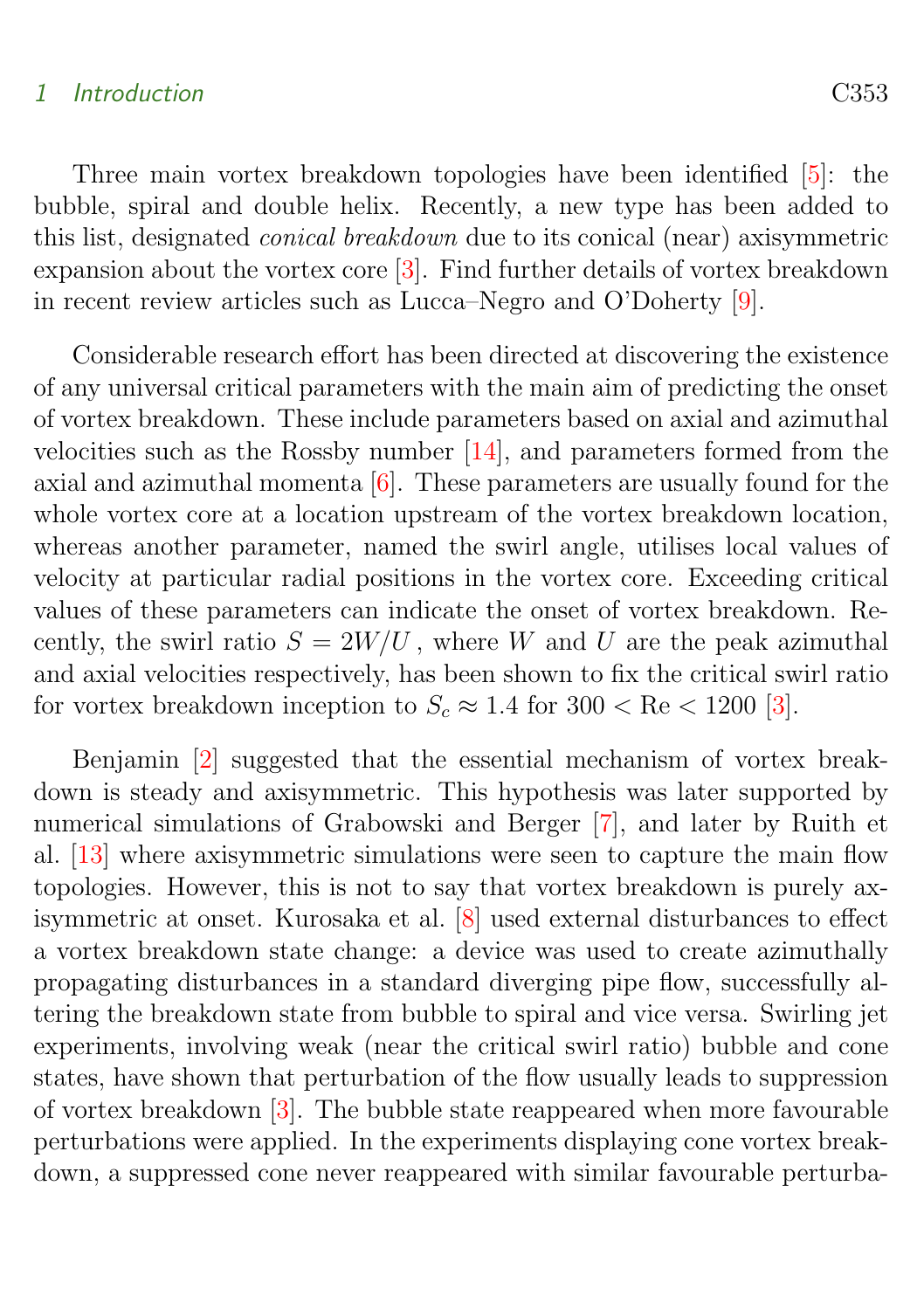### <span id="page-3-2"></span>1 Introduction C354



<span id="page-3-1"></span>Figure 1: Computational mesh used in the simulations showing only the macro mesh elements and the location of the boundary types.

tions; however, a small transient bubble was often formed.

The key aims of this research were to determine if the selection of the final vortex breakdown state is dependent on the initial flow field conditions; and if this is true, to quantify the hysteresis of the selected state in terms of Reynolds and swirl numbers.

# <span id="page-3-0"></span>2 Numerical method

Axisymmetric numerical simulations of the Navier–Stokes equations were performed using a spectral element code developed and validated by Thompson, Leweke and Provansal [\[15\]](#page-13-2). The method employs high-order tensor product Lagrangian polynomials as shape functions within the discretisation elements. Accurate and efficient integration over each element is achieved by matching the node points of the Lagrangian polynomials to the Gauss– Legendre–Lobatto quadrature points. The method is second order accurate in time.

The computational grid used for the current set of simulations employs a structured mesh as shown in Figure [1.](#page-3-1) It has six macro-elements across the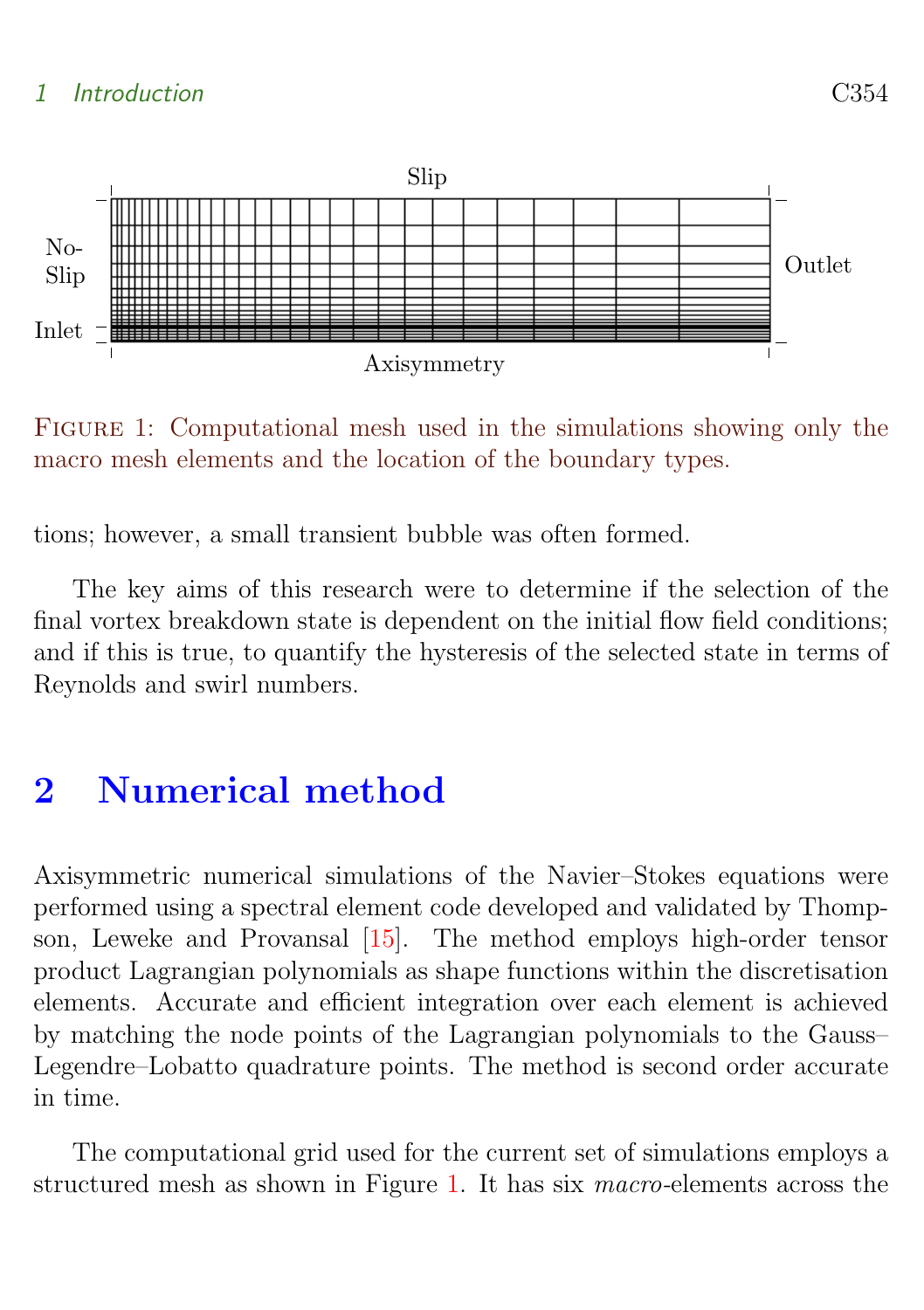#### <span id="page-4-0"></span>2 Numerical method C355

jet inlet with mesh compression towards the nozzle outer radius  $R$ , to resolve the jet shear layer. The nozzle is located in the bottom left hand corner of the grid and covers 10% of the left boundary. There are thirteen macroelements expanding out from the nozzle radius to the outer radial boundary at  $r = 10R$ . The axial domain length is  $l = 46R$  and there are thirty macroelements that expand away from the nozzle. The number of internal nodes within each macro-element was fixed for all cases at 36 ( $6 \times 6$ ), limiting the error in flow field characteristics, such as Strouhal number and point velocities, to better than 3%. This error estimate was determined through a series of simulations with higher numbers of internal nodes per element. At the inflow boundary the axial and azimuthal velocity profiles were specified, as shown in Figure [2.](#page-5-0) At the outlet boundary the normal components of velocity were set to zero. Recirculation at the outlet was prevented by the use of a viscous sponge region of very high relative viscosity. A free-slip condition was specified at the outer wall. The flow was evolved until it reached either a steady, periodic or non-periodic asymptotic state (dependent on flow parameters). Typically this involved  $1-2 \times 10^5$  timesteps.

In order to validate the results against a previous study, the axial and azimuthal velocity profiles given at the inlet were matched to the  $S = 1.33$ profiles shown in Figure 4 of Billant et al. [\[3\]](#page-12-5). The profile for  $S = 1.33$  was chosen as that was the closest swirl ratio to vortex breakdown onset. The actual profiles used can be seen in Figure [2,](#page-5-0) where the axial velocity profile is given above the axis of symmetry, and the azimuthal profile is given below for clarity. The axial  $U(r)$  and azimuthal  $W(r)$  profiles shown are scaled with the maximum axial velocity and the maximum azimuthal velocity, respectively. These profiles are derived by fitting eighth- and sixth-order polynomials for the axial and azimuthal data, respectively. For comparison purposes, the data extracted from Billant et al. are overlaid as points. The radial velocity V was set to zero at the inlet. The Reynolds number  $\text{Re} = 2R\bar{U}/\nu$ , where  $\bar{U}$  is the mass-flow averaged axial velocity.

To determine the metastability of the cone–bubble transition, it was nec-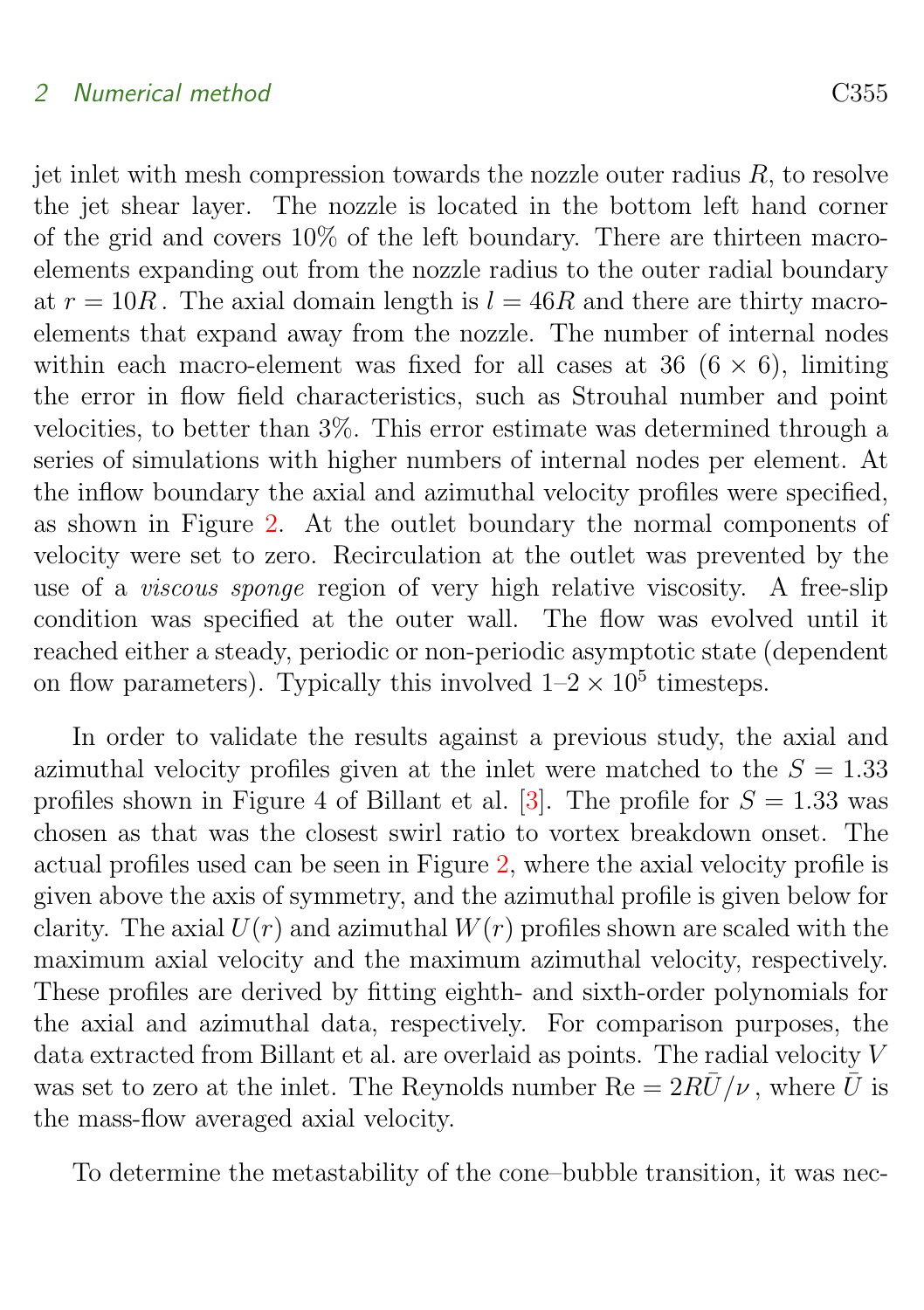#### <span id="page-5-1"></span>2 Numerical method C356



<span id="page-5-0"></span>Figure 2: Velocity profiles used in all simulations, showing the data of Billant et al., (at  $Re = 1.33$ ) in green squares and circles [\[3\]](#page-12-5), and the polynomial fits used in these simulations. The Azimuthal (W) profile is given below  $r/R = 0$ , for clarity.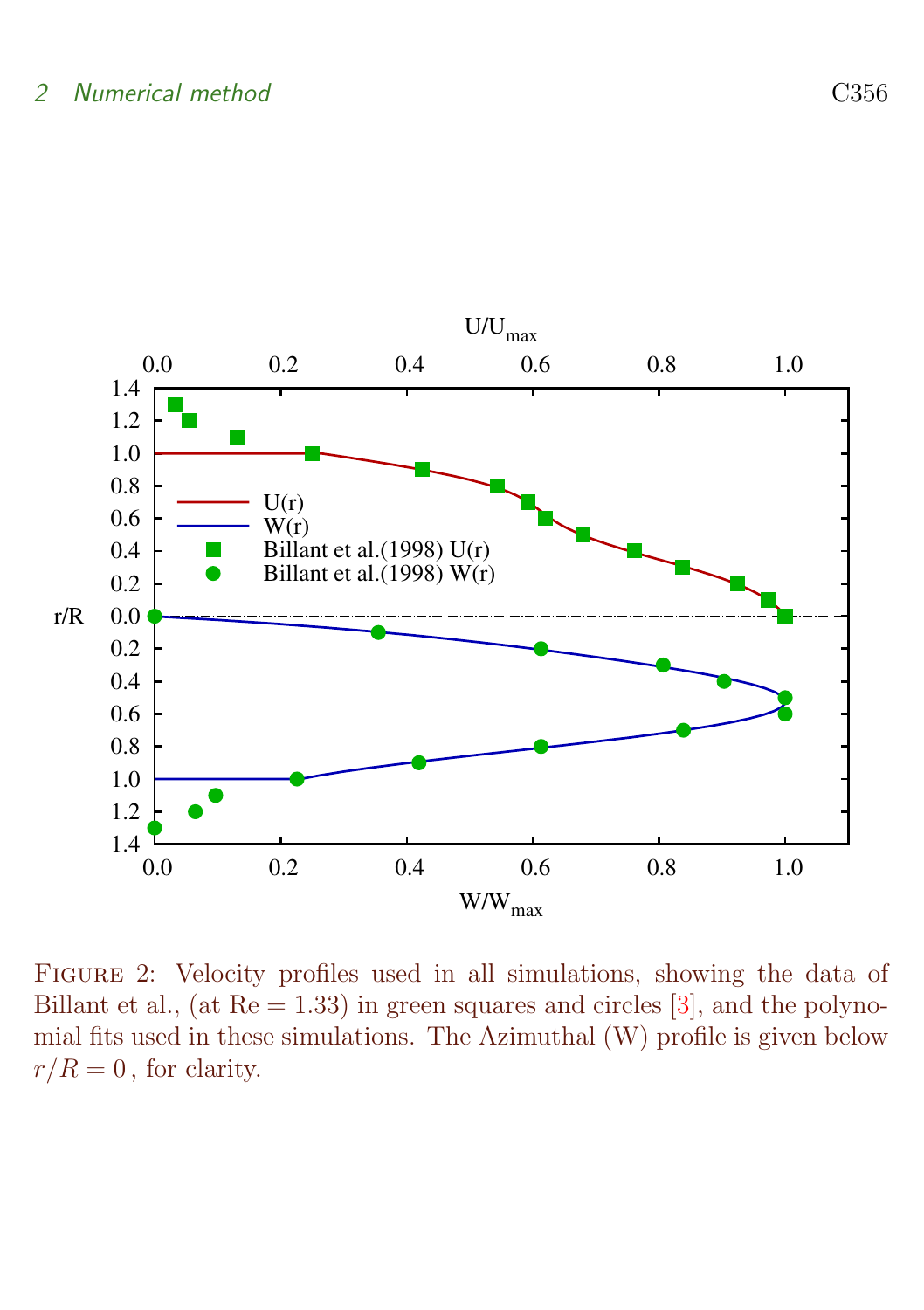### <span id="page-6-1"></span>2 Numerical method C357

essary to create a map of the vortex breakdown states in Re–S parameter space. This was accomplished by running a series of time-accurate simulations starting from stationary initial flow at increasing swirl ratios, with sufficient resolution such that the critical swirl ratio  $S_c$  could be determined to within  $S \pm 0.02$ . This was done for a range of Reynolds numbers. Secondly, five  $\text{Re}-S$  pairs where chosen such that the vortex breakdown state was a steady bubble. From these five locations on the parameter map, three paths with increasing  $S$  and three paths with increasing Re were chosen such that they passed through the bubble–cone transition line and well into the cone dominated region. Simulations were run by restarting the flow with the bubble state and increasing the given parameter in steps. Each step was left to develop for  $1 \times 10^5$  timesteps before checking the final breakdown state.

### <span id="page-6-0"></span>3 Results and discussion

Qualitative results show that both the bubble and the cone state are achieved with the numerical method used. The axisymmetric condition allows not only a steady bubble and cone state, but also the unsteady cases seen in the literature [\[3\]](#page-12-5). Most importantly, the unsteady three-dimensional behaviour found in experimental cone breakdown is replicated in an axisymmetric form, as seen in Figure [3,](#page-7-0) and the simulations have the same time-dependent roll-up and shedding behaviour seen by Billant et al. [\[3\]](#page-12-5) in their experiments. This result is important to show that the axisymmetric simulations reproduce the essential breakdown types. In addition, the swirl ratios for the onset of breakdown match the experimentally-determined values to  $\Delta S_c \leq 2\%$  for  $500 \leq Re \leq 1000$ .

Figure [4](#page-8-0) upper, shows the results of an extensive parametric study of the simulated swirling jet. Each point represents an individual simulation, where the Reynolds number was chosen and a variety of swirl ratios were tested to determine the final vortex breakdown state for those parameters.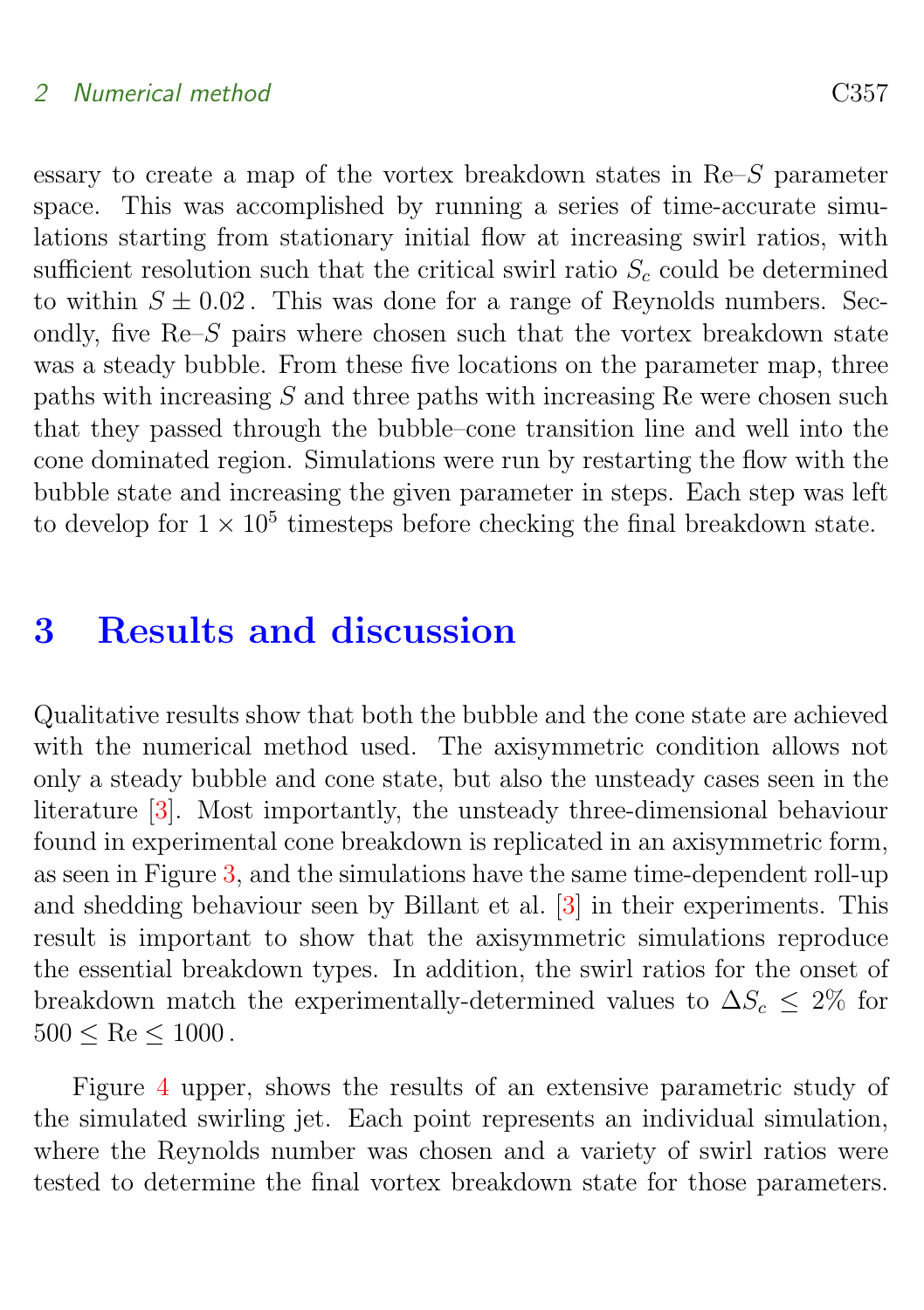<span id="page-7-1"></span><span id="page-7-0"></span>

Figure 3: Qualitative comparisons between contours of azimuthal vorticity from the present simulations (lower half) and dye visualisations by Billant et al. [\[3\]](#page-12-5), at Re  $\approx 600$ ,  $S \approx 1.4$ . Left shows unsteady conical vortex breakdown and right shows near-steady bubble vortex breakdown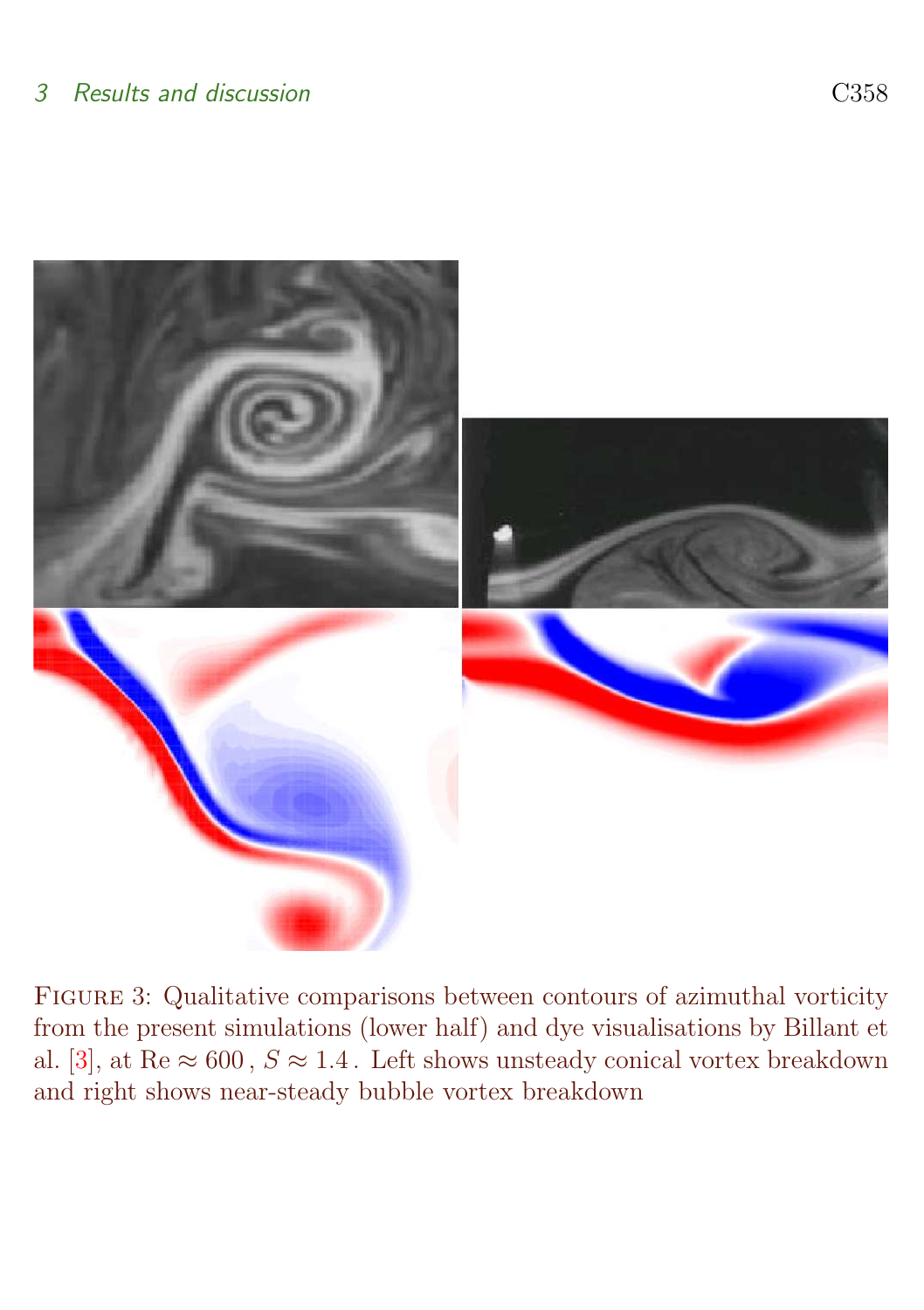

<span id="page-8-0"></span>FIGURE 4: Results of independent  $\text{Re}S$  pair simulations showing definition lines between no-breakdown, bubble breakdown and cone breakdown types (above). Results of increasing the S and Re parameters from four strong bubbles, into the cone breakdown region (below). In most cases, the transition to the cone type vortex breakdown was completely suppressed.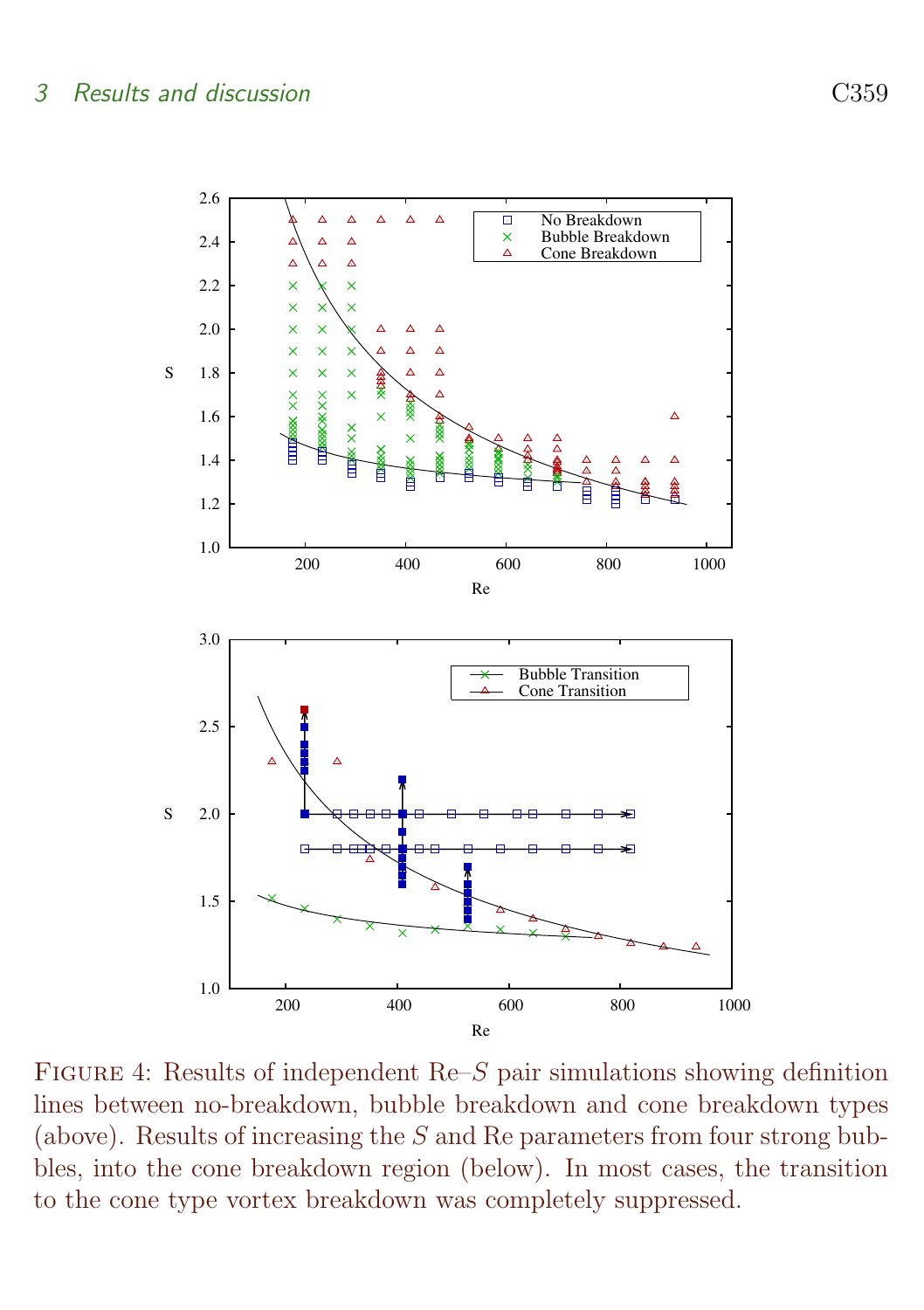#### <span id="page-9-0"></span>3 Results and discussion C360

This process was performed for the Reynolds number range of  $150 \lesssim \text{Re} \lesssim$ 950 with steps of Re  $\approx 60$ . The results show that below a critical swirl ratio  $S_c$ , the jet experiences no vortex breakdown, represented by the blue squares. Closer analysis of the axial velocity along the jet centreline shows that when approaching  $S_c$ , a significant velocity defect is apparent. For Reynolds numbers up to Re  $\approx$  750, increases in the jet swirl ratio cause vortex breakdown of the bubble type to appear in the vortex core. For these Reynolds numbers, a further increase in swirl ratio, above a transition swirl ratio  $S_t$ , causes vortex breakdown of the cone type exclusively. For the range  $750 \leq Re \leq 950$ , the bubble state was not reliably experienced. Instead, increases in the swirl ratio to above  $S_c$  were found to cause vortex breakdown of the cone type almost exclusively.

The critical swirl ratio  $S_c$  is almost Reynolds number independent as seen in both the results of Billant et al. [\[3\]](#page-12-5) and the present results, except at low Reynolds numbers where viscosity plays a minor role. More significant Reynolds number dependence is evident in the transition swirl ratio  $S_t$ , where a significantly higher swirl ratio is required at low Reynolds numbers to cause cone-type vortex breakdown. This relationship indicates that viscosity is important in the vortex breakdown state-selection process.

Figure [4](#page-8-0) lower, shows the lines and data that define the critical swirl ratio and transition swirl ratios on the same parameter space as Figure [4](#page-8-0) upper. Superimposed on this map are the results from the metastability tests, indicated by solid and hollow symbols with arrows. These show the starting Re–S pair and the breakdown type at each stage of the simulation.

In the case of the three tests indicated by solid symbols, the swirl ratio was increased by increasing the azimuthal velocity while maintaining the initial Reynolds number. In all three cases, an increase in the swirl ratio, well into the region where cone vortex breakdown is expected, yielded no change in the vortex breakdown state from a bubble. In the case of the simulation run from Re  $\approx 230$  and  $S = 2.00$ , the cone state was finally achieved at  $S \approx 2.7$ , indicated by the solid red square. This swirl ratio is significantly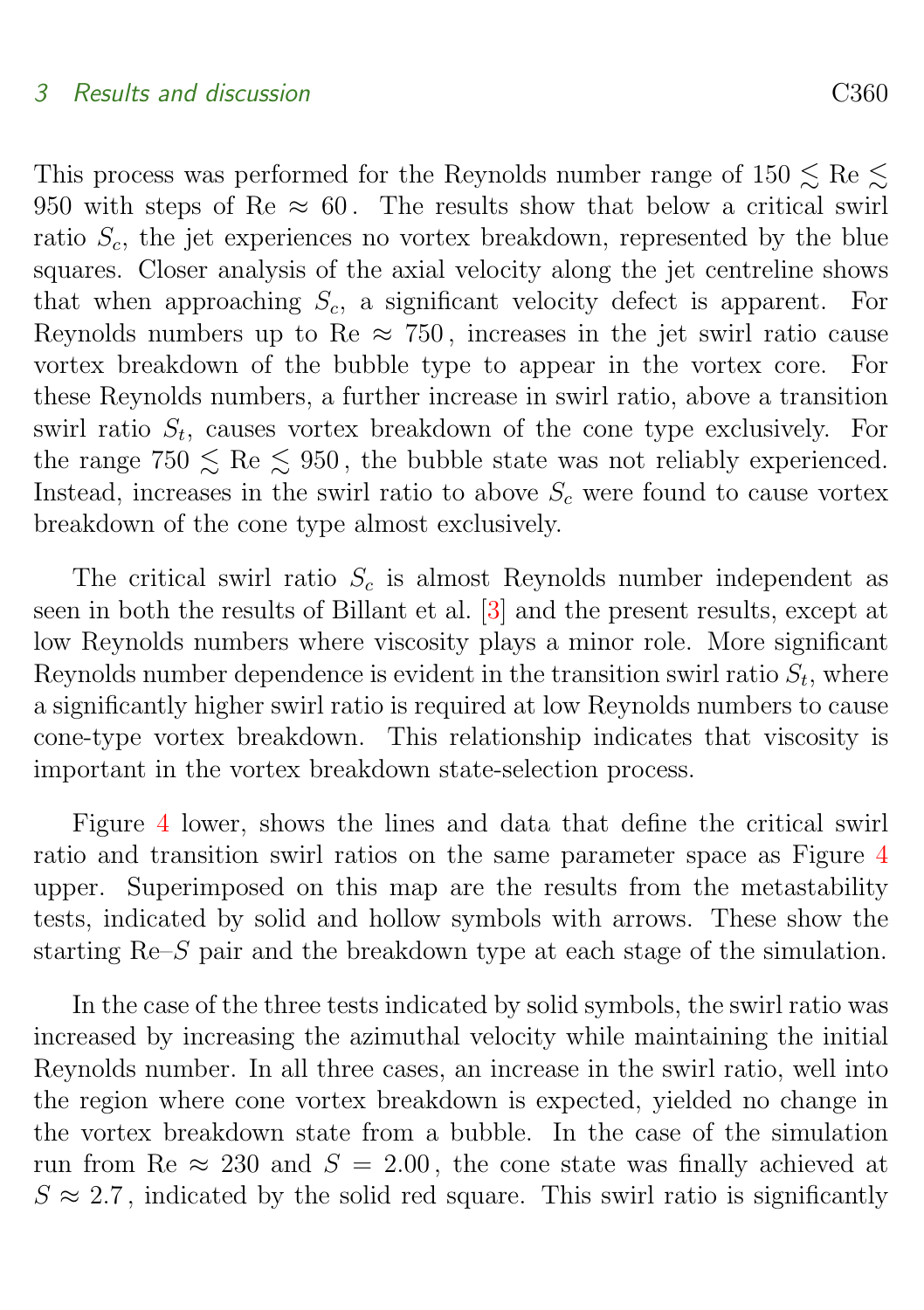<span id="page-10-1"></span>above  $S = 2.3$  where the cone became evident in the first set of simulations. The other two cases were not stepped forward sufficiently to obtain cone breakdown states.

The breakdown states denoted by the open symbols were achieved by increasing the Reynolds number while maintaining the swirl ratio. As with the previous set of simulations, the bubble is maintained while increasing the swirl ratio well into the cone-breakdown region. In the case starting at  $Re = 400$  and  $S = 1.5$ , numerical convergence difficulties were encountered preventing the simulations from extending into the cone vortex breakdown region. This data has subsequently been left out of the plot. In the remaining two cases, the cone state was not achieved even though the bubble had significantly enlarged and was beginning to become unstable.

The observations described above give a picture of a very stable bubble form that resists opening into a cone when the Reynolds or swirl number are slowly increased quasi-statically. A cone type of vortex breakdown is more likely to occur at lower values of the critical parameters when the perturbation from the jet starting vortex is felt. Once the cone is established it has been seen to be reasonably stable. However, some simulations have shown the opening and closing of the cone state to tend towards reforming a bubble. As yet, simulations have only shown transient cones becoming bubbles at lower swirl ratios.

## <span id="page-10-0"></span>4 Conclusions

Axisymmetric numerical simulations using the spectral element method are able to capture the major features of the equivalent experiments including the vortex breakdown types. The unsteady behaviour of the three-dimensional cone breakdown type was also seen in the axisymmetric model to a reasonable qualitative degree. The model was also validated by replication of the critical swirl ratios found by Billant et al. [\[3\]](#page-12-5) to within a few percent.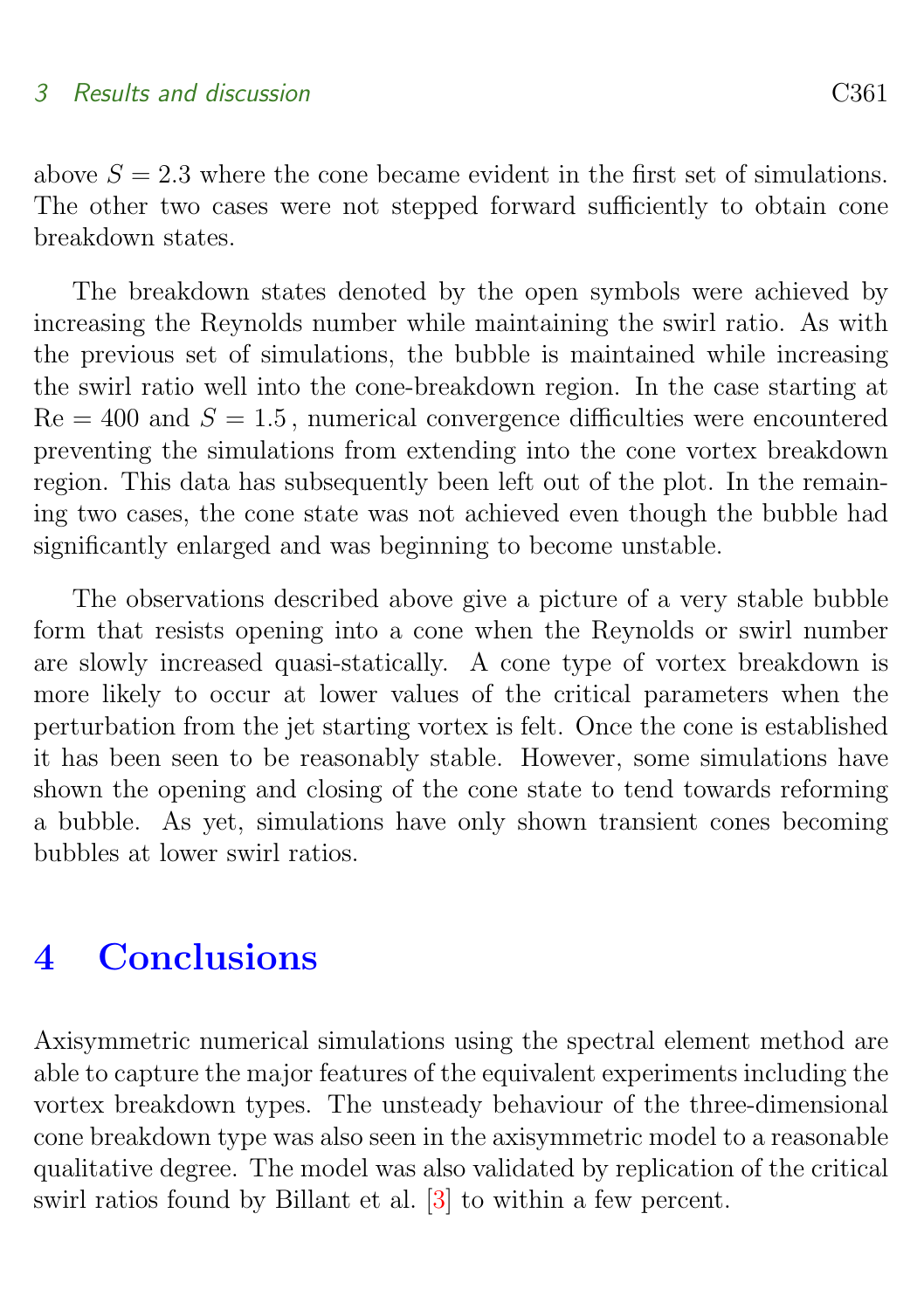### <span id="page-11-3"></span>4 Conclusions C362

For a jet starting from zero flow conditions at a particular Re–S pair, a full parameter map was generated, showing the regions where no-breakdown, bubble breakdown and cone breakdown occurred. Five sets of simulations, where either Re or S were gradually increased, were used to investigate the metastability of different breakdown types. Results of these tests showed that the bubble vortex breakdown state can persist well into the cone breakdown region.

Simulations that are started from zero initial conditions show a preference for the development of the cone-type of vortex breakdown at substantially lower swirl ratios than if the cone state is approached by passing through a stable bubble stage. Presumably the large perturbations involved in the starting jets (including the presence of a strong starting vortex ring) can allow the cone vortex breakdown to appear. This finding corresponds well with the findings of Billant et al. [\[3\]](#page-12-5), where perturbations on a weak cone vortex breakdown caused the complete destruction of the cone vortex breakdown. Additionally, these vortex cores were never able to regain the cone vortex breakdown state, but were seen to reform a transient bubble.

Acknowledgment: Mr. Fitzgerald acknowledges the support of the Department of Mechanical Engineering, Monash University, through a Departmental Scholarship.

# **References**

- <span id="page-11-1"></span><span id="page-11-0"></span>[1] W. Althaus, C. Brücker, and M. Weimer. Breakdown of slender vortices. In Fluid Vortices (ed. S. Green), pages 373–426, 1995. [C352](#page-1-1)
- <span id="page-11-2"></span>[2] B. T. Benjamin. Theory of the vortex breakdown phenomenon. J. Fluid Mech., 14(4):593–629, 1962. [C353](#page-2-0)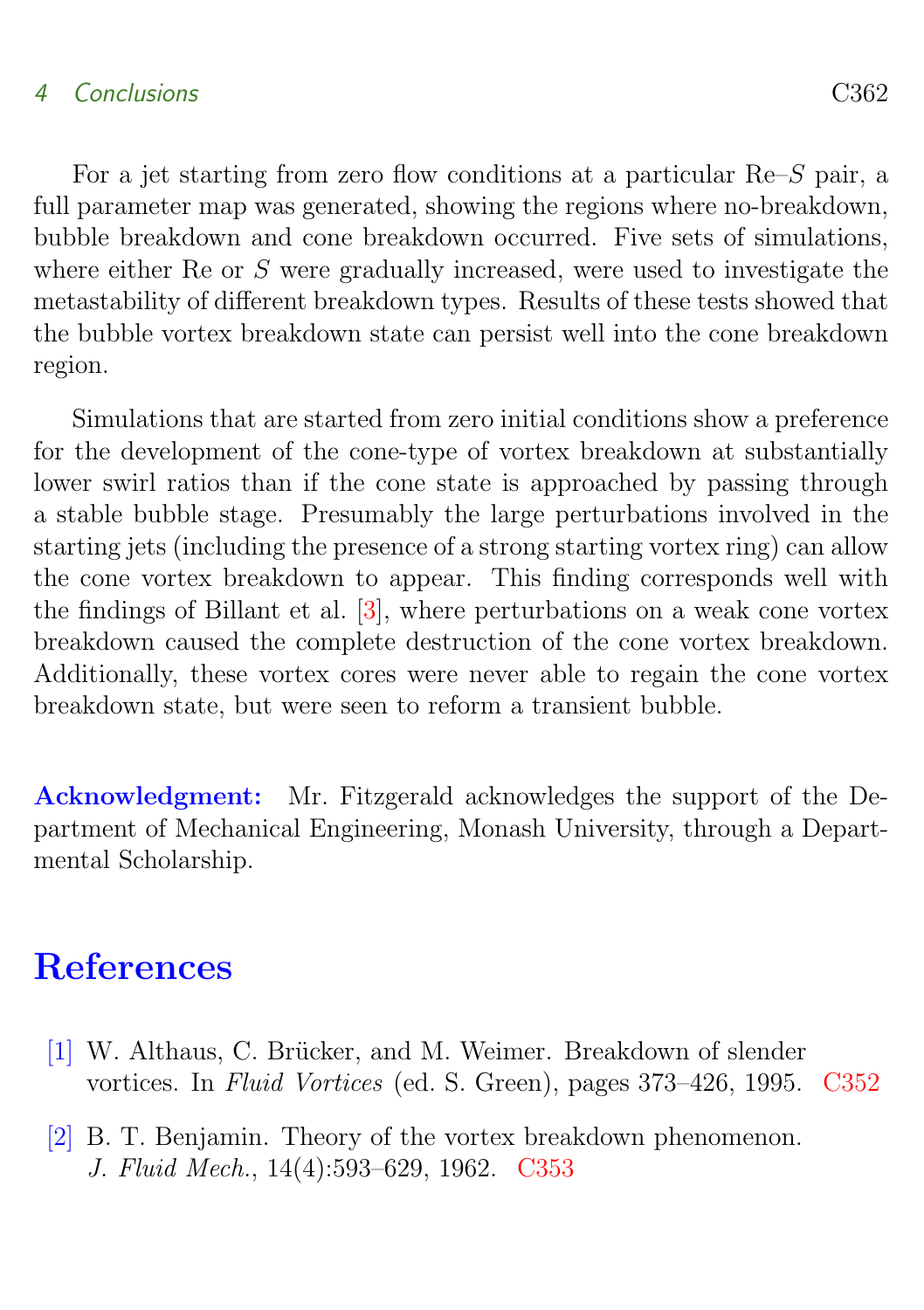- <span id="page-12-5"></span>[3] P. Billant, J.-M. Chomaz, and P. Huerre. Experimental study of vortex breakdown in swirling jets. J. Fluid Mech., 376:183–219, 1998. [C353,](#page-2-0) [C355,](#page-4-0) [C356,](#page-5-1) [C357,](#page-6-1) [C358,](#page-7-1) [C360,](#page-9-0) [C361,](#page-10-1) [C362](#page-11-3)
- <span id="page-12-0"></span>[4] M. P. Escudier. Observations of the flow produced in a cylindrical container by a rotating endwall. Exps. Fluids, 2:189–196, 1994. [C352](#page-1-1)
- <span id="page-12-4"></span>[5] J. H. Faler and S. Leibovich. An experimental map of the internal structure of a vortex breakdown. J. Fluid Mech., 86:313–335, 1978. [C353](#page-2-0)
- <span id="page-12-7"></span>[6] S. Farokhi, R. Taghavi, and E. J. Rice. Effect of initial swirl distribution on the evolution of a turbulent jet. AIAA Journal, 27(6):700–706, 1988. [C353](#page-2-0)
- <span id="page-12-8"></span>[7] W. J. Grabowski and S. A. Berger. Solutions of the navier-stokes equations for vortex breakdown. J. Fluid Mech., 75:525–544, 1976. [C353](#page-2-0)
- <span id="page-12-9"></span>[8] M. Kurosaka, Kikuchi M., K. Hirano, T. Yuge, and H. Inoue. Interchangeability of vortex-breakdown types. Exps. Fluids, 34:77–86, 2003. [C353](#page-2-0)
- <span id="page-12-6"></span>[9] O. Lucca-Negro and T. O'Doherty. Vortex breakdown: A review. Prog. Energy Combust. Sci., 27:431–481, 2001. [C353](#page-2-0)
- <span id="page-12-2"></span>[10] A. Mager. Dissipation and breakdown of a wing-tip vortex. J. Fluid Mech., 55(4):609–628, 1972. [C352](#page-1-1)
- <span id="page-12-1"></span> $[11]$  M. Ozgören, B. Sahin, and D. Rockwell. Vortex structure on a delta wing at high angle of attack. AIAA Journal, 40:258–292, 2002. [C352](#page-1-1)
- <span id="page-12-3"></span>[12] J. Panda and G. K. McLaughlin. Experiments on the instabilities of a swirling jet. Phys. Fluids, 6:262–276, 1994. [C352](#page-1-1)